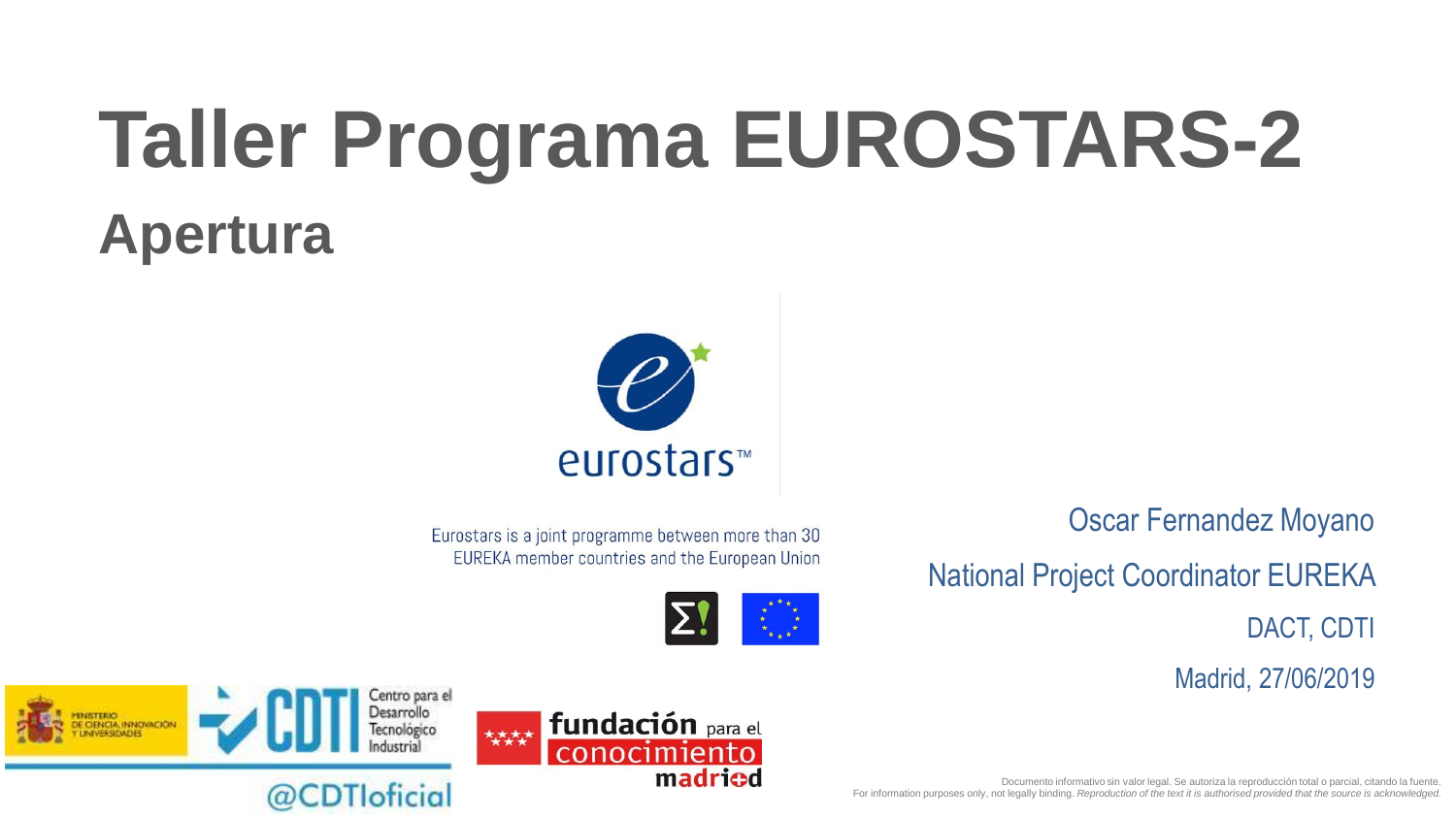

## @CDTIoficial

For information purposes only, not legally binding. *Reproduction of the text it is authorised provided that the source is acknowledged.*

AGENCIA ESPAÑOLA PARA EL **APOYO DE LA I+D+I EMPRESARIAL**

Documento informativo sin valor legal. Se autoriza la reproducción total o parcial, citando la fuente. INCREMENTAR LA **COMPETITIVIDAD DE LAS EMPRESAS** ESPAÑOLAS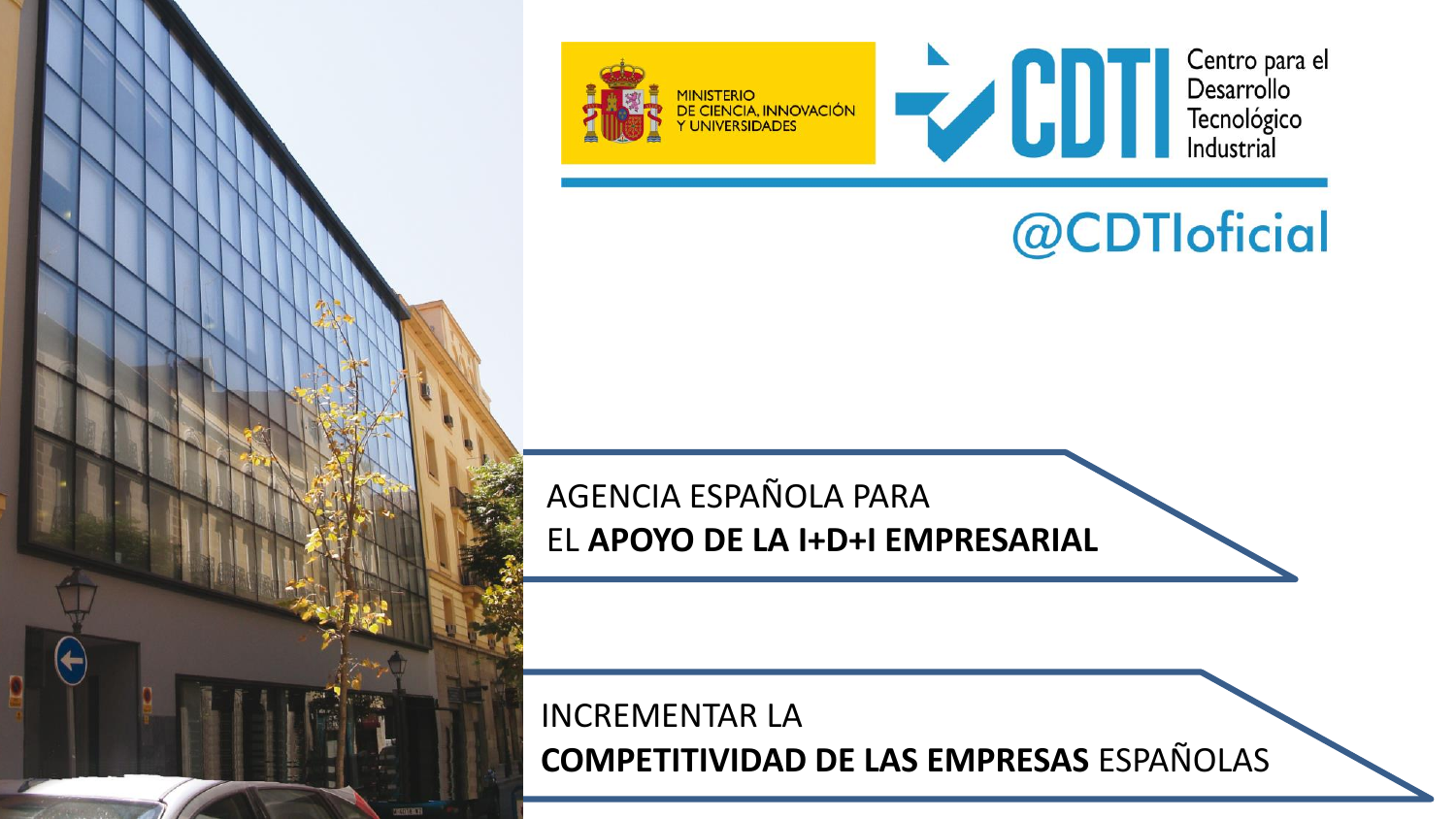## **Nuestra actividad**

 **Préstamos y subvenciones a proyectos EINANCIACIÓN DE LA I+D+I**<br>**empresariales de I+D** 

ASESORAMIENTO Y SERVICIOS

 **Gestión de programas de Cooperación Tecnológica Internacional** INTERNACIONALIZACIÓN DE LA I+D+I

- $\triangleright$  Asesoramiento a las empresas, OPIs y centros tecnológicos (nacional e internacional)
- $\triangleright$  Acompañamiento continuado a las empresas (propuesta/evaluación/seguimiento)





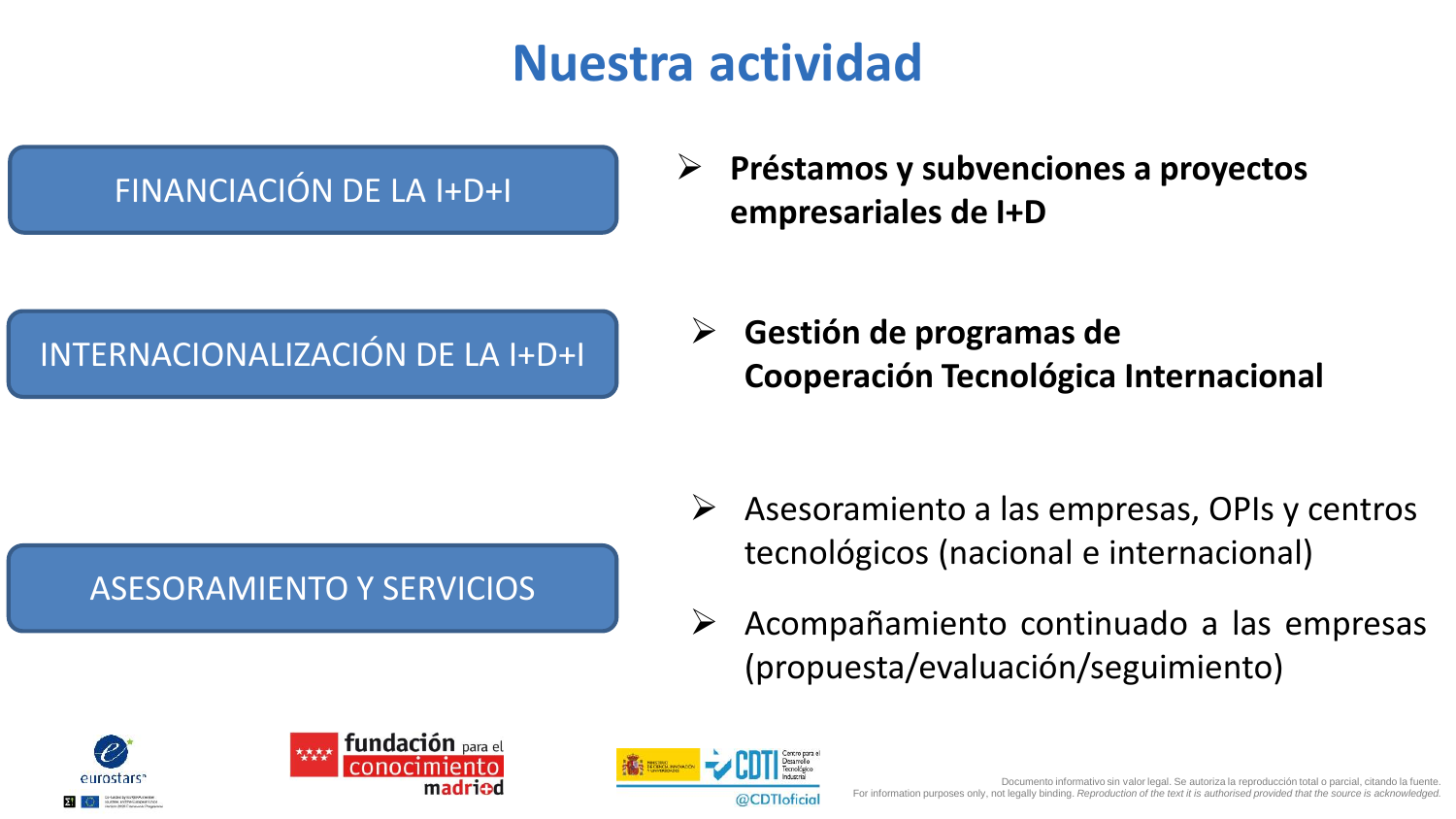### **Acción Tecnológica Exterior del CDTI**









Documento informativo sin valor legal. Se autoriza la reproducción total o parcial, citando la fuente. For information purposes only, not legally binding. *Reproduction of the text it is authorised provided that the source is acknowledged.*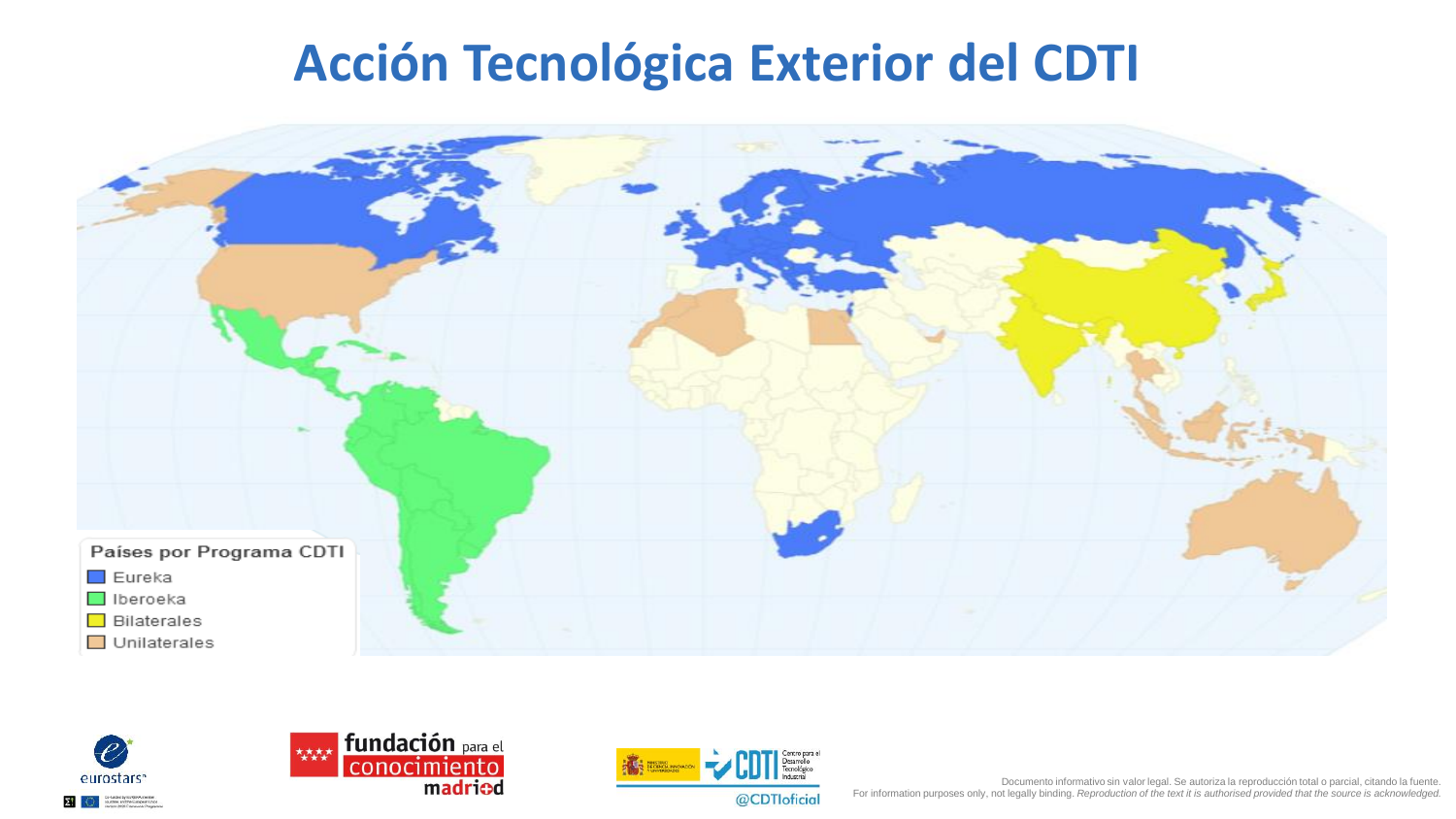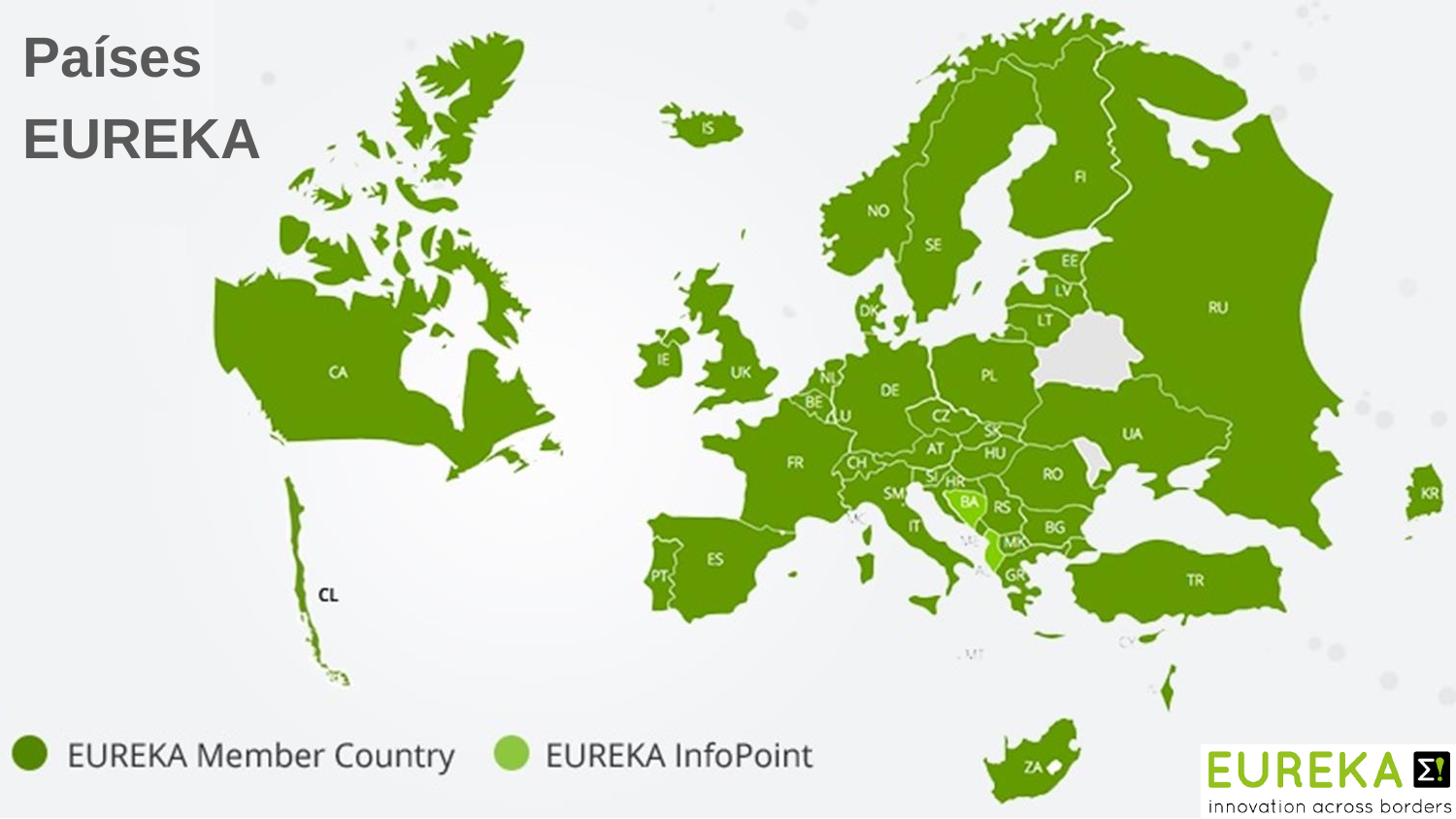

#### 10:00 Apertura y Bienvenida

Luis Gonzalez Souto. Sudirector Adjunto de Cooperacion Tecnologica. Direccion de Evaluacion y Cooperacion Tecnologica

#### 10:20 El Programa EUROSTARS

#### Introducción

Maria Delgado, Project Officer de EUROSTARS. Direccion Adjunta de Cooperación Tecnológica, CDTI

#### El proceso de evaluación internacional

Gabriel Martin, Project Officer de EUROSTARS. Secretariado de EUREKA

#### ¿Cómo preparar una propuesta competitiva? : tips and tricks

Oscar González, National Project Coordinator de EUROSTARS. Direccion Adjunta de Cooperación Tecnológica, CDTI

#### ¿Cómo se financia a las empresas españolas en EUROSTARS

Maria Delgado, Project Officer de EUROSTARS, CDTI Direccion Adjunta de Cooperación Tecnológica, CDTI

#### Turno de preguntas